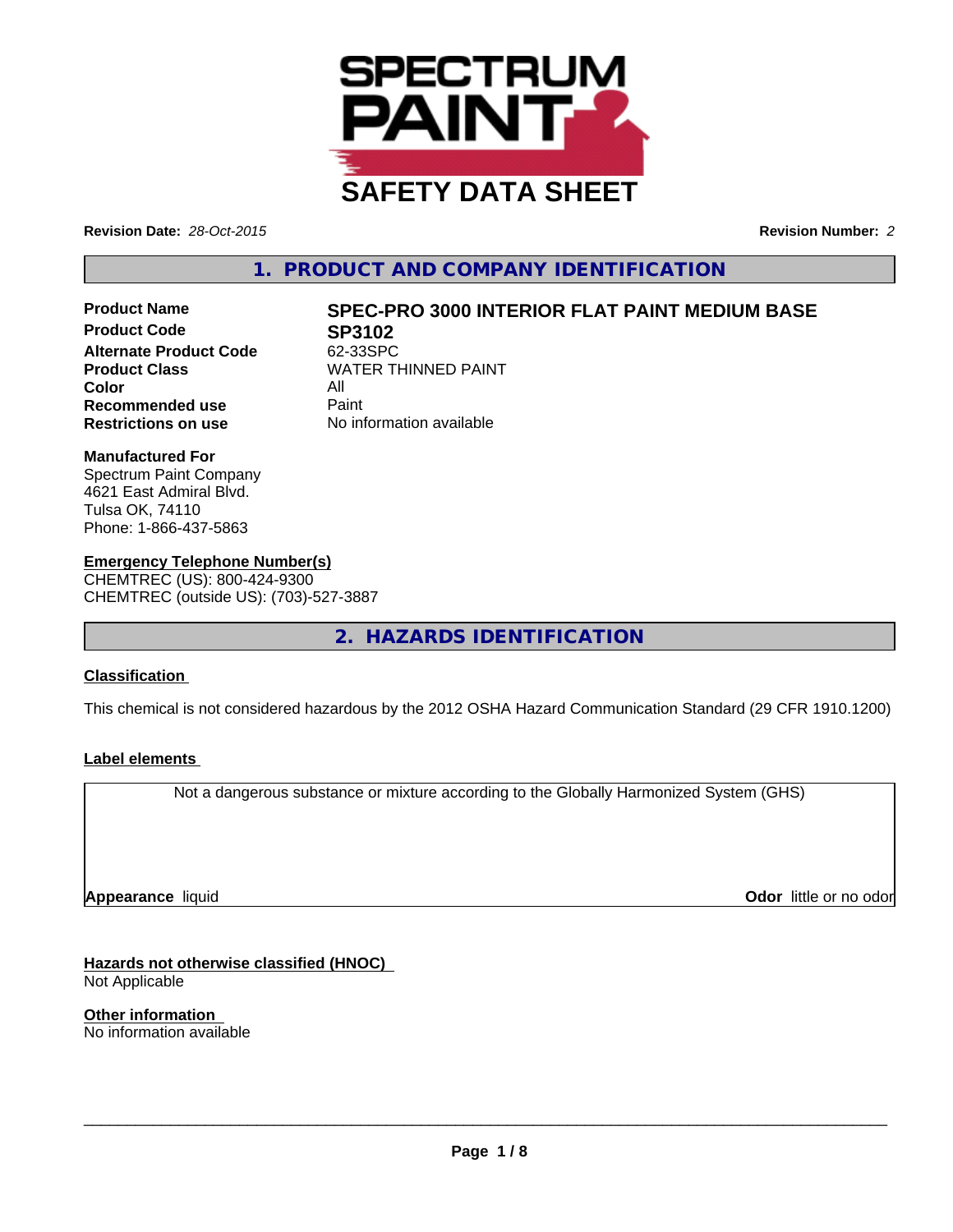# **3. COMPOSITION INFORMATION ON COMPONENTS**

| <b>Chemical Name</b> | <b>CAS-No</b> | Weight % (max)      |
|----------------------|---------------|---------------------|
| Limestone            | 1317-65-3     | $\sim$ $\sim$<br>Lu |
| Kaolin, calcined     | 92704-41-1    |                     |
| Titanium dioxide     | 13463-67-7    |                     |

|                                                  | 4. FIRST AID MEASURES                                                                              |
|--------------------------------------------------|----------------------------------------------------------------------------------------------------|
| <b>General Advice</b>                            | No hazards which require special first aid measures.                                               |
| <b>Eye Contact</b>                               | Rinse thoroughly with plenty of water for at least 15 minutes and consult a<br>physician.          |
| <b>Skin Contact</b>                              | Wash off immediately with soap and plenty of water removing all contaminated<br>clothes and shoes. |
| <b>Inhalation</b>                                | Move to fresh air. If symptoms persist, call a physician.                                          |
| Ingestion                                        | Clean mouth with water and afterwards drink plenty of water. Consult a physician<br>if necessary.  |
| <b>Most Important</b><br><b>Symptoms/Effects</b> | None known.                                                                                        |
| <b>Notes To Physician</b>                        | Treat symptomatically.                                                                             |

**5. FIRE-FIGHTING MEASURES**

| <b>Suitable Extinguishing Media</b>                                                          | Use extinguishing measures that are appropriate to local<br>circumstances and the surrounding environment.                                   |
|----------------------------------------------------------------------------------------------|----------------------------------------------------------------------------------------------------------------------------------------------|
| <b>Protective Equipment And Precautions For</b><br><b>Firefighters</b>                       | As in any fire, wear self-contained breathing apparatus<br>pressure-demand, MSHA/NIOSH (approved or equivalent)<br>and full protective gear. |
| <b>Specific Hazards Arising From The Chemical</b>                                            | Closed containers may rupture if exposed to fire or<br>extreme heat.                                                                         |
| <b>Sensitivity To Mechanical Impact</b>                                                      | No.                                                                                                                                          |
| <b>Sensitivity To Static Discharge</b>                                                       | No.                                                                                                                                          |
| <b>Flash Point Data</b><br>Flash Point (°F)<br>Flash Point (°C)<br><b>Flash Point Method</b> | Not applicable<br>Not applicable<br>Not applicable                                                                                           |
| <b>Flammability Limits In Air</b>                                                            |                                                                                                                                              |
| <b>Lower Explosion Limit</b><br><b>Upper Explosion Limit</b>                                 | Not applicable<br>Not applicable                                                                                                             |
|                                                                                              |                                                                                                                                              |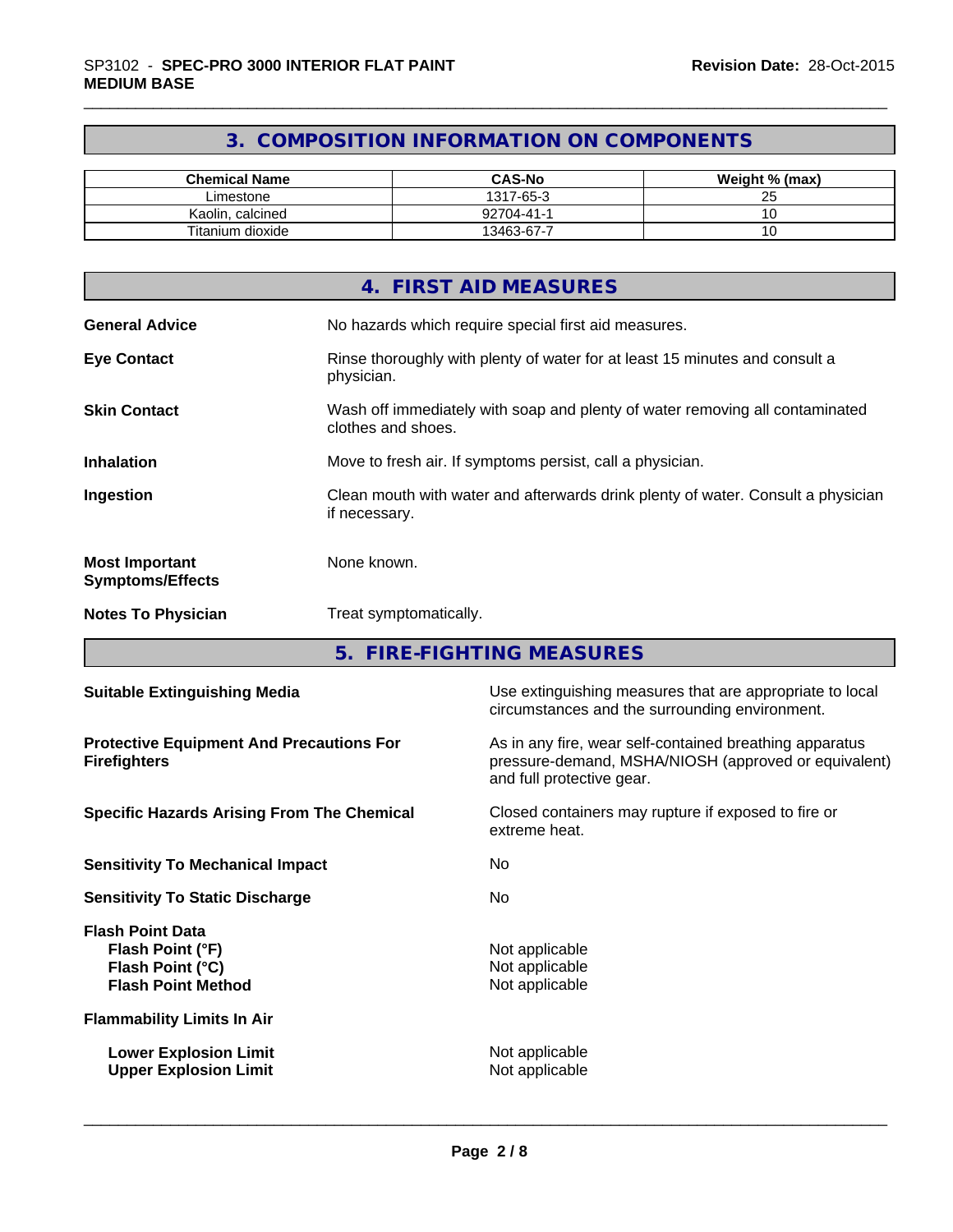| NFPA                                  | <b>Health: 1</b> | <b>Flammability: 0</b> | <b>Instability:</b> 0 | <b>Special:</b> Not Applicable |
|---------------------------------------|------------------|------------------------|-----------------------|--------------------------------|
| <b>NFPA Legend</b><br>0 Not Hozardous |                  |                        |                       |                                |

- 0 Not Hazardous
- 1 Slightly
- 2 Moderate
- 3 High
- 4 Severe

*The ratings assigned are only suggested ratings, the contractor/employer has ultimate responsibilities for NFPA ratings where this system is used.*

*Additional information regarding the NFPA rating system is available from the National Fire Protection Agency (NFPA) at www.nfpa.org.*

|                                  | 6. ACCIDENTAL RELEASE MEASURES                                                                                                                                                   |
|----------------------------------|----------------------------------------------------------------------------------------------------------------------------------------------------------------------------------|
| <b>Personal Precautions</b>      | Avoid contact with skin, eyes and clothing. Ensure adequate ventilation.                                                                                                         |
| <b>Other Information</b>         | Prevent further leakage or spillage if safe to do so.                                                                                                                            |
| <b>Environmental Precautions</b> | See Section 12 for additional Ecological Information.                                                                                                                            |
| <b>Methods For Clean-Up</b>      | Soak up with inert absorbent material. Sweep up and shovel into suitable<br>containers for disposal.                                                                             |
|                                  | 7. HANDLING AND STORAGE                                                                                                                                                          |
| <b>Handling</b>                  | Avoid contact with skin, eyes and clothing. Avoid breathing vapors, spray mists or<br>sanding dust. In case of insufficient ventilation, wear suitable respiratory<br>equipment. |
| <b>Storage</b>                   | Keep container tightly closed. Keep out of the reach of children.                                                                                                                |
| <b>Incompatible Materials</b>    | No information available                                                                                                                                                         |

# **8. EXPOSURE CONTROLS / PERSONAL PROTECTION**

#### **Exposure Limits**

| <b>Chemical Name</b> | <b>ACGIH</b>                    | OSHA                       |
|----------------------|---------------------------------|----------------------------|
| Limestone            | N/E                             | 15 mg/m $3$ - TWA total    |
|                      |                                 | $5 \text{ ma/m}^3$ - TWA   |
| Titanium dioxide     | · TWA<br>10 ma/m <sup>3</sup> - | ∙ TWA<br>15 mg/m $3 \cdot$ |

**Engineering Measures** Ensure adequate ventilation, especially in confined areas.

| Safety glasses with side-shields.                                                                                                   |
|-------------------------------------------------------------------------------------------------------------------------------------|
| Protective gloves and impervious clothing.                                                                                          |
| In case of insufficient ventilation wear suitable respiratory equipment.                                                            |
| Avoid contact with skin, eyes and clothing. Remove and wash contaminated<br>clothing before re-use. Wash thoroughly after handling. |
|                                                                                                                                     |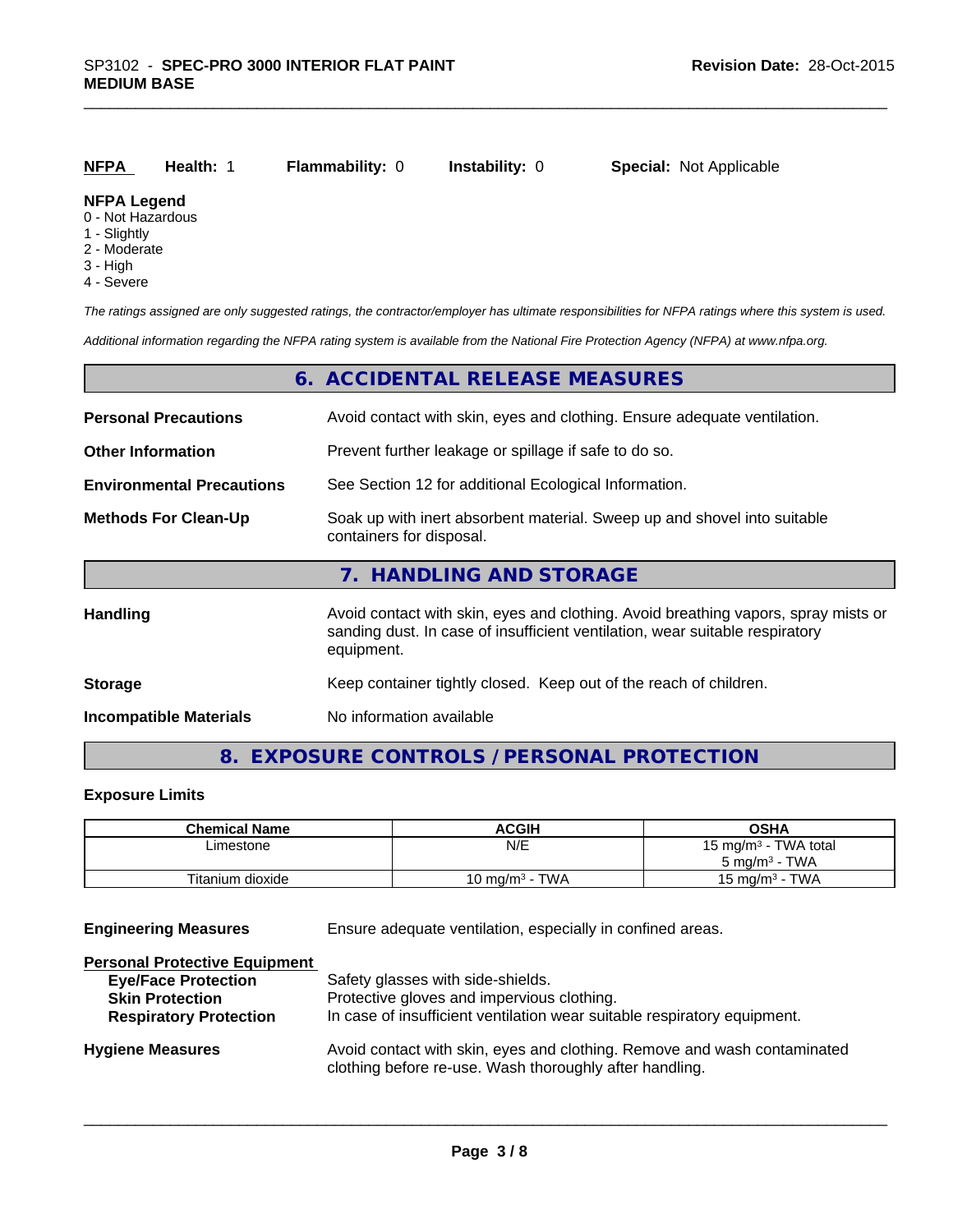## **9. PHYSICAL AND CHEMICAL PROPERTIES**

**Appearance** liquid **Odor Odor** little or no odor<br> **Odor Threshold Containery of the Containery of the Containery of the Containery of the Containery of the Containery of the Containery of the Containery of the Containery of the Container Density (lbs/gal)** 11.5 - 11.6 **Specific Gravity** 1.37 - 1.39 **pH** No information available **Viscosity (cps)** No information available **Solubility Note 2008 Note 2008 Note 2008 Note 2008 Note 2008 Note 2008 Note 2008 Note 2008 Note 2008 Note 2008 Note 2008 Note 2008 Note 2008 Note 2008 Note 2008 Note 2008 Note 2008 Note Water Solubility No information available No information available Evaporation Rate No information available**<br> **Vapor Pressure No information available**<br>
No information available **Vapor Density**<br> **We Solids**<br>
We Solids
2019<br>
We Note that the Solid A5 - 55 **Wt. % Solids** 45 - 55 **Vol. % Solids** 30 - 40<br> **Wt. % Volatiles** 45 - 55 **Wt. % Volatiles Vol. % Volatiles** 60 - 70<br> **VOC Requiatory Limit (q/L)** 60 - 70 **VOC** Regulatory Limit (g/L)  $\times$  10<br>Boiling Point (°F) 212 **Boiling Point (°F) Boiling Point (°C)** 100<br> **Preezing Point (°F)** 32 **Freezing Point (°F) Freezing Point (°C)** 0 **Flash Point (°F)**<br> **Flash Point (°C)**<br> **Flash Point (°C)**<br> **C Flash Point (°C)**<br> **Flash Point Method Contract Contract Contract Contract Contract Contract Contract Contract Contract Contract Contract Contract Contract Contract Contract Contract Contract Contract Contract Contract Flash Point Method**<br> **Flammability (solid, gas)** Not applicable Not applicable **Flammability (solid, gas)** Not applicable<br> **Upper Explosion Limit** Not applicable **Upper Explosion Limit Lower Explosion Limit Contract Accord Accord Accord Accord Accord Accord Accord Accord Accord Accord Accord Accord Accord Accord Accord Accord Accord Accord Accord Accord Accord Accord Accord Accord Accord Accord Accord Autoignition Temperature (°F)**<br> **Autoignition Temperature (°C)** No information available **Autoignition Temperature (°C) Decomposition Temperature (°F)** No information available **Decomposition Temperature (°C)** No information available<br> **Partition Coefficient (n-octanol/water)** No information available **Partition Coefficient (n-octanol/water)** 

**No information available No information available** 

# **10. STABILITY AND REACTIVITY**

| <b>Reactivity</b>                         | Not Applicable                           |
|-------------------------------------------|------------------------------------------|
| <b>Chemical Stability</b>                 | Stable under normal conditions.          |
| <b>Conditions To Avoid</b>                | Prevent from freezing.                   |
| <b>Incompatible Materials</b>             | No materials to be especially mentioned. |
| <b>Hazardous Decomposition Products</b>   | None under normal use.                   |
| <b>Possibility Of Hazardous Reactions</b> | None under normal conditions of use.     |

## **11. TOXICOLOGICAL INFORMATION**

**Product Information**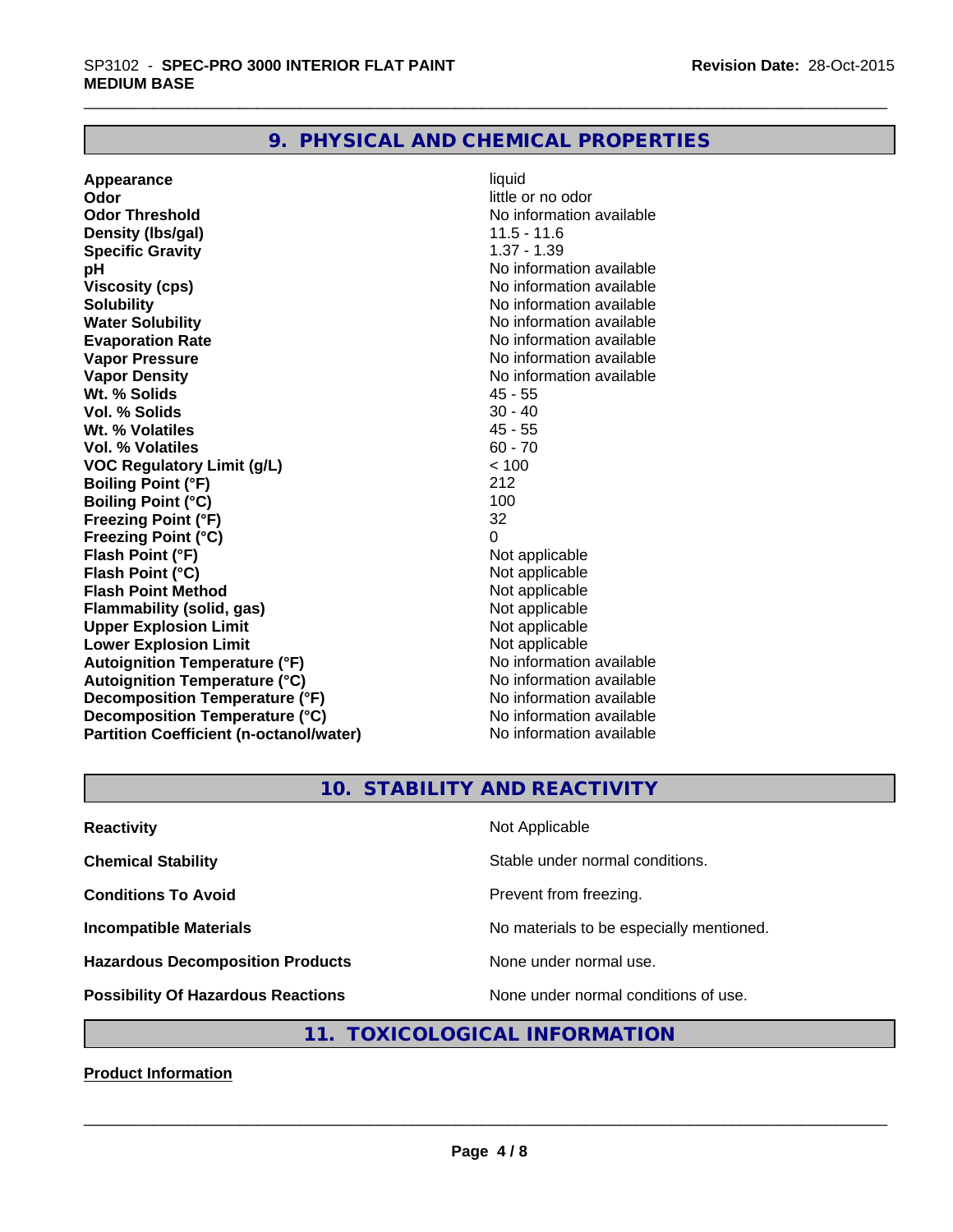| Information on likely routes of exposure                                                                                                                                                                                                                                                                                                                                                            |                                                                                                                                                                                                                                                                                                                                                                                                                                                                                                                              |
|-----------------------------------------------------------------------------------------------------------------------------------------------------------------------------------------------------------------------------------------------------------------------------------------------------------------------------------------------------------------------------------------------------|------------------------------------------------------------------------------------------------------------------------------------------------------------------------------------------------------------------------------------------------------------------------------------------------------------------------------------------------------------------------------------------------------------------------------------------------------------------------------------------------------------------------------|
| <b>Principal Routes of Exposure</b>                                                                                                                                                                                                                                                                                                                                                                 | Eye contact, skin contact and inhalation.                                                                                                                                                                                                                                                                                                                                                                                                                                                                                    |
| <b>Acute Toxicity</b>                                                                                                                                                                                                                                                                                                                                                                               |                                                                                                                                                                                                                                                                                                                                                                                                                                                                                                                              |
| <b>Product Information</b>                                                                                                                                                                                                                                                                                                                                                                          | No information available                                                                                                                                                                                                                                                                                                                                                                                                                                                                                                     |
| Information on toxicological effects                                                                                                                                                                                                                                                                                                                                                                |                                                                                                                                                                                                                                                                                                                                                                                                                                                                                                                              |
| <b>Symptoms</b>                                                                                                                                                                                                                                                                                                                                                                                     | No information available                                                                                                                                                                                                                                                                                                                                                                                                                                                                                                     |
|                                                                                                                                                                                                                                                                                                                                                                                                     | Delayed and immediate effects as well as chronic effects from short and long-term exposure                                                                                                                                                                                                                                                                                                                                                                                                                                   |
| Eye contact<br><b>Skin contact</b>                                                                                                                                                                                                                                                                                                                                                                  | May cause slight irritation.<br>Substance may cause slight skin irritation. Prolonged or repeated contact may dry<br>skin and cause irritation.                                                                                                                                                                                                                                                                                                                                                                              |
| <b>Inhalation</b><br>Ingestion<br>Sensitization:<br><b>Neurological Effects</b><br><b>Mutagenic Effects</b><br><b>Reproductive Effects</b><br><b>Developmental Effects</b><br><b>Target Organ Effects</b><br><b>STOT - single exposure</b><br><b>STOT - repeated exposure</b><br>Other adverse effects<br><b>Aspiration Hazard</b><br><b>Numerical measures of toxicity</b><br><b>ATEmix (oral)</b> | May cause irritation of respiratory tract.<br>Ingestion may cause gastrointestinal irritation, nausea, vomiting and diarrhea.<br>No information available<br>No information available.<br>No information available.<br>No information available.<br>No information available.<br>No information available.<br>No information available.<br>No information available.<br>No information available.<br>No information available<br>The following values are calculated based on chapter 3.1 of the GHS document<br>16982 mg/kg |
| <b>ATEmix (dermal)</b>                                                                                                                                                                                                                                                                                                                                                                              | 1050038 mg/kg                                                                                                                                                                                                                                                                                                                                                                                                                                                                                                                |
| <b>Component</b>                                                                                                                                                                                                                                                                                                                                                                                    |                                                                                                                                                                                                                                                                                                                                                                                                                                                                                                                              |
| <b>Acute Toxicity</b>                                                                                                                                                                                                                                                                                                                                                                               |                                                                                                                                                                                                                                                                                                                                                                                                                                                                                                                              |
| Limestone<br>LD50 Oral: 6,450 mg/kg (Rat) vendor data<br>Kaolin, calcined<br>LD50 Oral: > 5000 mg/kg (Rat) vendor data<br>Titanium dioxide<br>LD50 Oral: > 10000 mg/kg (Rat)<br>LD50 Dermal: $> 10000$ mg/m <sup>3</sup> (Rabbit)                                                                                                                                                                   |                                                                                                                                                                                                                                                                                                                                                                                                                                                                                                                              |

LC50 Inhalation (Dust): > 6.82 mg/L (Rat, 4 hr.)

#### **Carcinogenicity**

*The information below indicateswhether each agency has listed any ingredient as a carcinogen:.*

| $\sim$<br>ame<br>. .<br>u mer | $I\Delta R$ | .<br>N | - -- - --<br>.<br>.<br>$\overline{\phantom{a}}$ |
|-------------------------------|-------------|--------|-------------------------------------------------|
|                               |             |        |                                                 |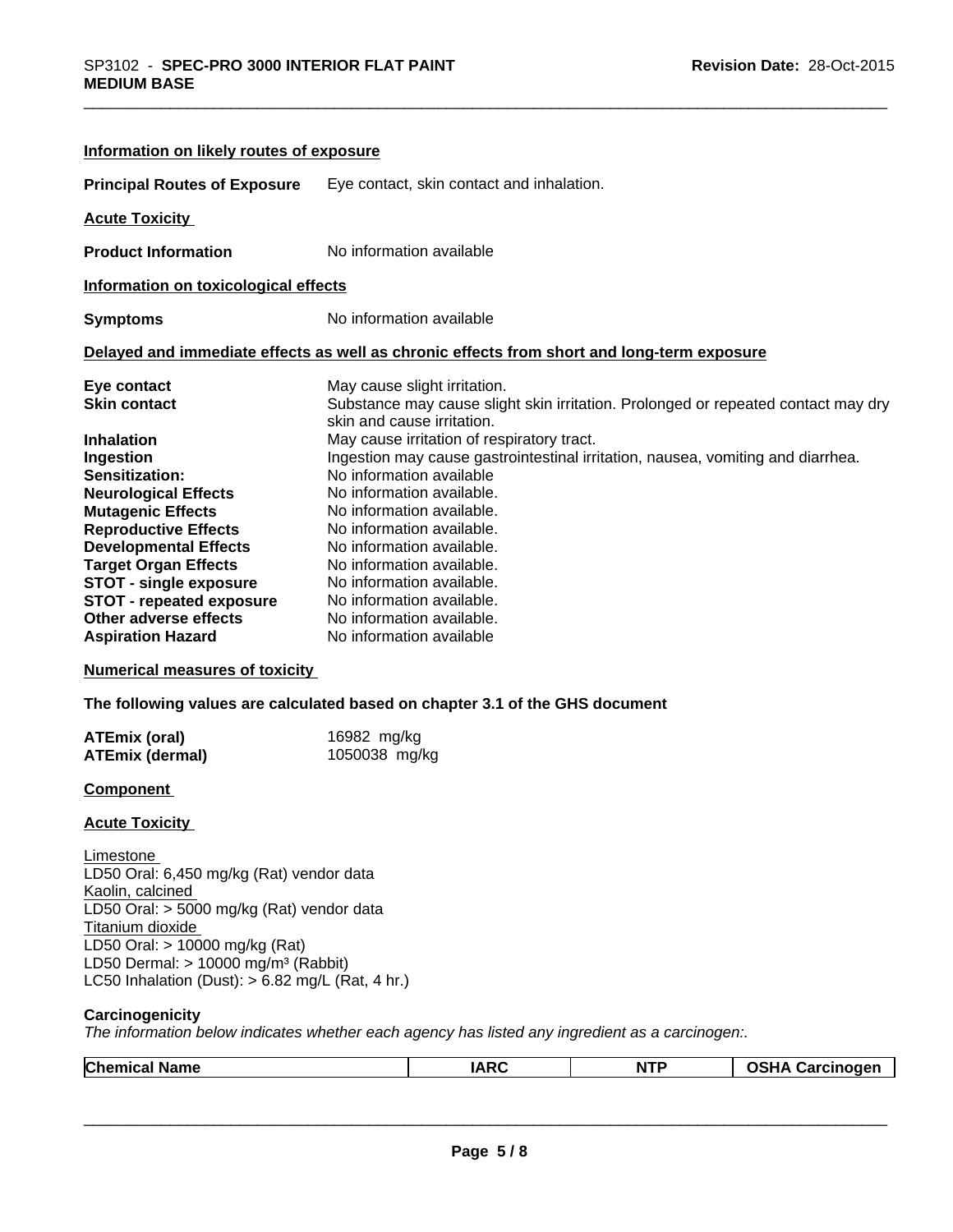# \_\_\_\_\_\_\_\_\_\_\_\_\_\_\_\_\_\_\_\_\_\_\_\_\_\_\_\_\_\_\_\_\_\_\_\_\_\_\_\_\_\_\_\_\_\_\_\_\_\_\_\_\_\_\_\_\_\_\_\_\_\_\_\_\_\_\_\_\_\_\_\_\_\_\_\_\_\_\_\_\_\_\_\_\_\_\_\_\_\_\_\_\_ SP3102 - **SPEC-PRO <sup>3000</sup> INTERIOR FLAT PAINT MEDIUM BASE**

|                           | ם ה<br>Humar<br>.<br>DIE<br>мπ<br>∼ | $\overline{\phantom{a}}$<br>Listed |  |
|---------------------------|-------------------------------------|------------------------------------|--|
| .<br>dioxide<br>l itanıun | arcinoqen<br>ہر                     |                                    |  |

• Although IARC has classified titanium dioxide as possibly carcinogenic to humans (2B), their summary concludes: "No significant exposure to titanium dioxide is thought to occur during the use of products in which titanium dioxide is bound to other materials, such as paint."

#### **Legend**

IARC - International Agency for Research on Cancer NTP - National Toxicity Program OSHA - Occupational Safety & Health Administration

**12. ECOLOGICAL INFORMATION**

## **Ecotoxicity Effects**

The environmental impact of this product has not been fully investigated.

#### **Product Information**

#### **Acute Toxicity to Fish**

No information available

#### **Acute Toxicity to Aquatic Invertebrates**

No information available

#### **Acute Toxicity to Aquatic Plants**

No information available

#### **Persistence / Degradability**

No information available.

#### **Bioaccumulation / Accumulation**

No information available.

#### **Mobility in Environmental Media**

No information available.

#### **Ozone**

No information available

#### **Component**

#### **Acute Toxicity to Fish**

Titanium dioxide  $LC50:$  > 1000 mg/L (Fathead Minnow - 96 hr.)

## **Acute Toxicity to Aquatic Invertebrates**

No information available

#### **Acute Toxicity to Aquatic Plants** No information available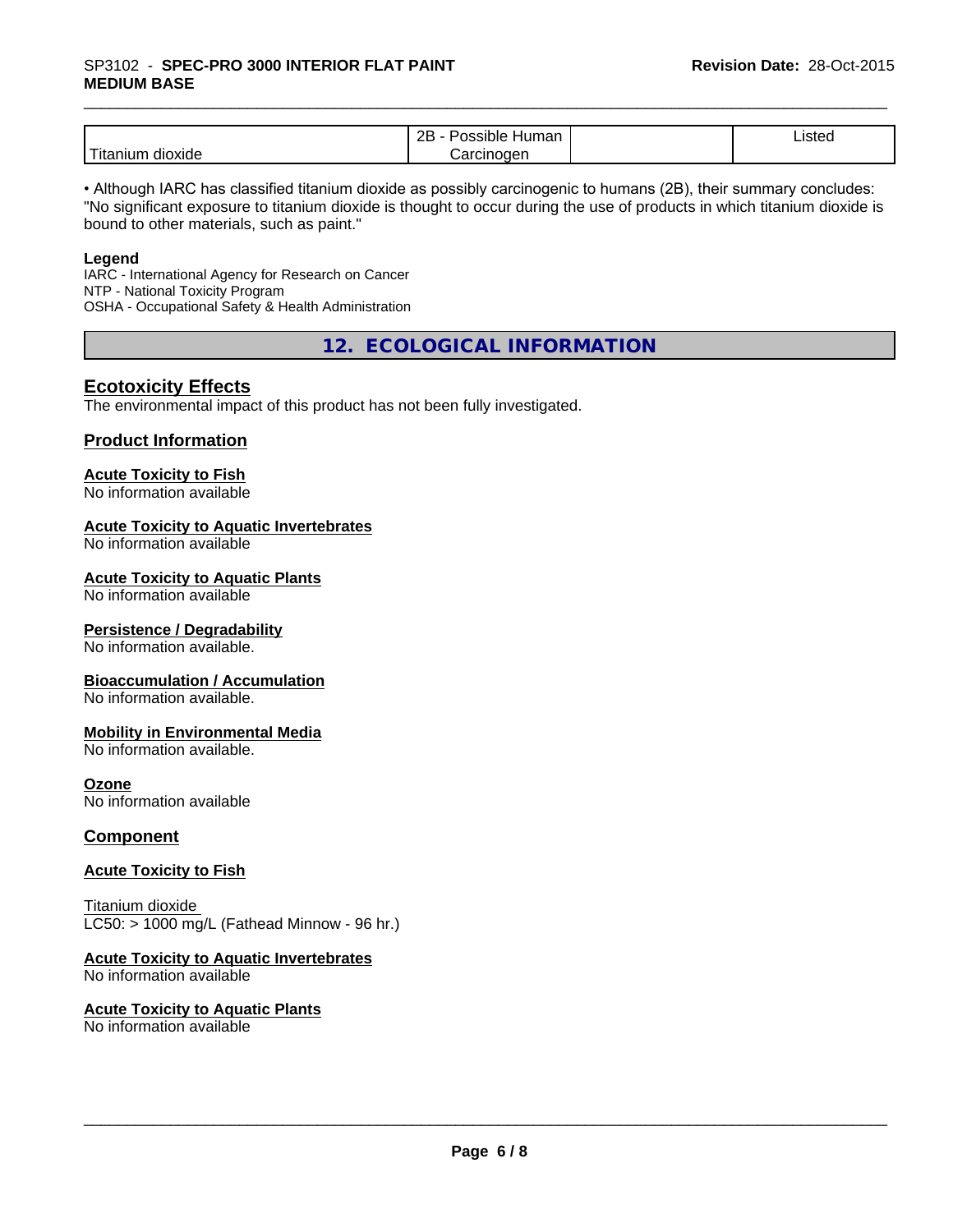|                                                  | 13. DISPOSAL CONSIDERATIONS                                                                                                                                                                                                           |
|--------------------------------------------------|---------------------------------------------------------------------------------------------------------------------------------------------------------------------------------------------------------------------------------------|
| <b>Waste Disposal Method</b>                     | Dispose of in accordance with federal, state, provincial, and local regulations.<br>Local requirements may vary, consult your sanitation department or<br>state-designated environmental protection agency for more disposal options. |
|                                                  | 14. TRANSPORT INFORMATION                                                                                                                                                                                                             |
| <b>DOT</b>                                       | Not regulated                                                                                                                                                                                                                         |
| <b>ICAO / IATA</b>                               | Not regulated                                                                                                                                                                                                                         |
| <b>IMDG / IMO</b>                                | Not regulated                                                                                                                                                                                                                         |
|                                                  | 15. REGULATORY INFORMATION                                                                                                                                                                                                            |
| <b>International Inventories</b>                 |                                                                                                                                                                                                                                       |
| <b>TSCA: United States</b><br><b>DSL: Canada</b> | Yes - All components are listed or exempt.<br>Yes - All components are listed or exempt.                                                                                                                                              |

## **Federal Regulations**

#### **SARA 311/312 hazardous categorization**

| Acute Health Hazard               | No. |
|-----------------------------------|-----|
| Chronic Health Hazard             | Nο  |
| Fire Hazard                       | No. |
| Sudden Release of Pressure Hazard | Nο  |
| Reactive Hazard                   | N٥  |

## **SARA 313**

Section 313 of Title III of the Superfund Amendments and Reauthorization Act of 1986 (SARA). This product contains a chemical or chemicals which are subject to the reporting requirements of the Act and Title 40 of the Code of Federal Regulations, Part 372:

*None*

#### **Clean Air Act,Section 112 Hazardous Air Pollutants (HAPs) (see 40 CFR 61)**

This product contains the following HAPs:

*None*

## **State Regulations**

#### **California Proposition 65**

This product may contain small amounts of materials known to the state of California to cause cancer or reproductive *harm.*

## **State Right-to-Know**